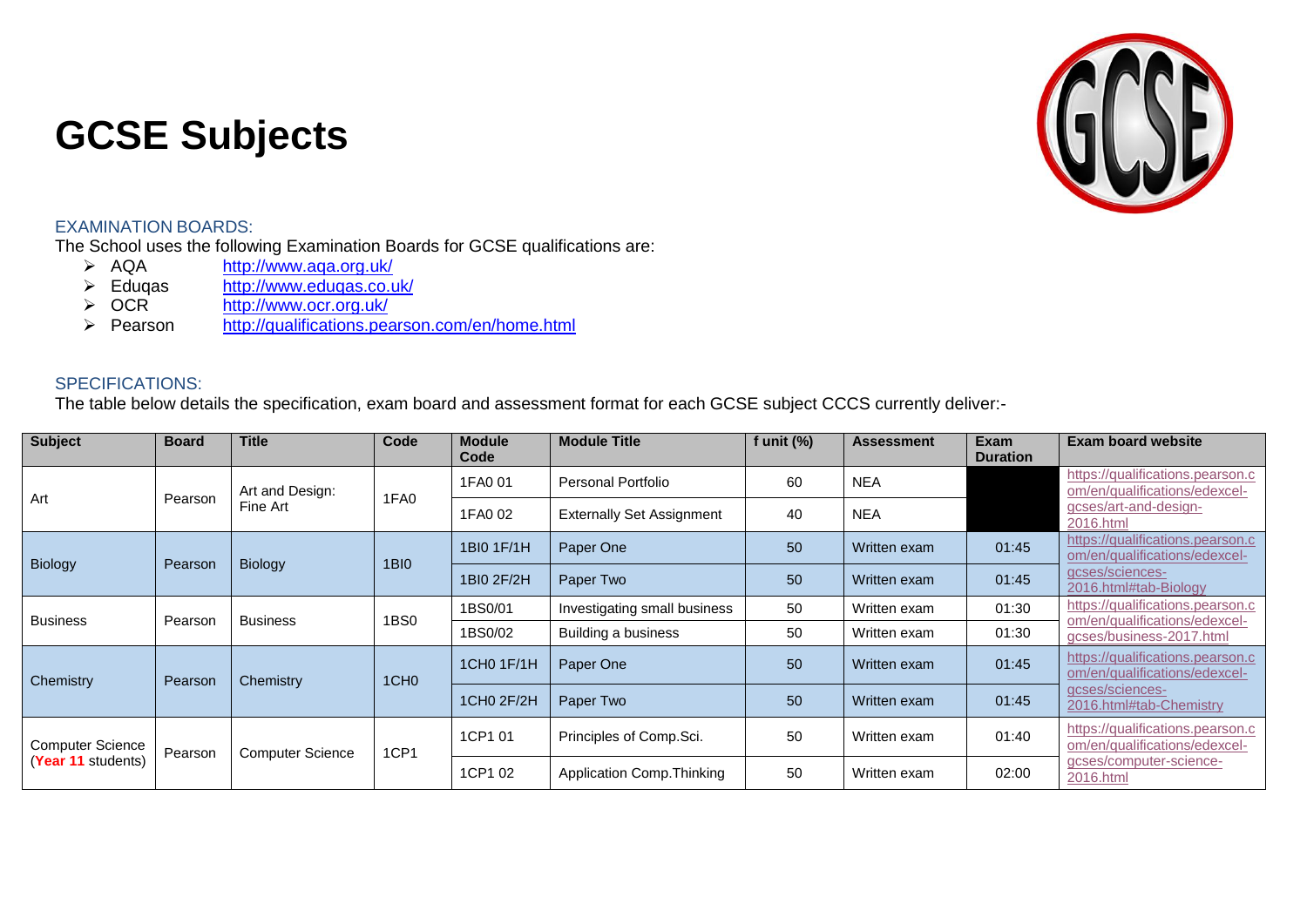| <b>Subject</b>                                | <b>Board</b> | <b>Title</b>                             | Code             | <b>Module</b><br>Code | <b>Module Title</b>                                           | <b>Weight of</b><br>unit $(\%)$ | <b>Assessment</b><br><b>Format</b> | Exam<br><b>Duration</b> | <b>Other Info</b>                                                                                              |
|-----------------------------------------------|--------------|------------------------------------------|------------------|-----------------------|---------------------------------------------------------------|---------------------------------|------------------------------------|-------------------------|----------------------------------------------------------------------------------------------------------------|
| <b>Computer Science</b><br>(Year 10 students) | Pearson      | <b>Computer Science</b>                  | 1CP <sub>2</sub> | 1CP2/01               | Principles of Comp. Science                                   | 50                              | Written exam                       | 01:30                   | https://qualifications.pearson.c<br>om/en/qualifications/edexcel-                                              |
|                                               |              |                                          |                  | 1CP2/02               | Application Comp. Thinking                                    | 50                              | Onscreen exam                      | 02:00                   | gcses/computer-science-<br>2020.html                                                                           |
|                                               | Eduqas       | Drama                                    | C690QS           | C690U10-1             | <b>Devising Theatre</b>                                       | 40                              | <b>NEA</b>                         |                         | https://www.eduqas.co.uk/qual<br>ifications/drama-                                                             |
| Drama                                         |              |                                          |                  | C690U20-1             | Performing                                                    | 20                              | <b>NEA</b>                         |                         |                                                                                                                |
|                                               |              |                                          |                  | C690U30-1             | <b>Interpreting Theatre</b>                                   | 40                              | Written exam                       | 01:30                   | gcse/#tab_overview                                                                                             |
| Design &<br>Technology                        |              | Design &<br>Technology                   | 1DT <sub>0</sub> | 1DT0/1F               | Core content and Timbers                                      | 50                              | Written exam                       | 01:45                   | https://qualifications.pearson.c<br>om/en/qualifications/edexcel-<br>gcses/design-and-technology-<br>2017.html |
|                                               | Pearson      |                                          |                  | 1DT0/02               | Investigate, Design, Make,<br>Evaluate                        | 50                              | <b>NEA</b>                         |                         |                                                                                                                |
| English Language                              | <b>AQA</b>   | English Language                         | 8700             | 8700/1                | <b>Explorations in Creative</b><br><b>Reading and Writing</b> | 50                              | Written exam                       | 01:45                   | https://www.aqa.org.uk/subjec<br>ts/english/gcse/english-<br>language-8700                                     |
|                                               |              |                                          |                  | 8700/2                | Writers' Viewpoints and<br>Perspectives                       | 50                              | Written exam                       | 01:45                   |                                                                                                                |
|                                               |              |                                          |                  | 8700/C                | Spoken Language                                               |                                 | <b>NEA</b>                         |                         |                                                                                                                |
| <b>English Literature</b>                     | AQA          | <b>English Literature</b>                | 8702             | 8702/1                | Shakespeare and the 19th-<br>century novel                    | 40                              | Written exam                       | 01:45                   | https://www.aqa.org.uk/subje<br>cts/english/gcse/english-<br>literature-8702                                   |
|                                               |              |                                          |                  | 8702/2                | Modern texts and poetry                                       | 60                              | Written exam                       | 02:15                   |                                                                                                                |
|                                               | <b>OCR</b>   | <b>Food Preparation</b><br>and Nutrition | J309B            | J309/01               | Food preparation & nutrition                                  | 50                              | Written exam                       | 01:30                   | https://www.ocr.org.uk/qualific                                                                                |
| Food                                          |              |                                          |                  | J309/03               | Food investigation task                                       | 15                              | <b>NEA</b>                         |                         | ations/gcse/food-preparation-<br>and-nutrition-j309-from-                                                      |
|                                               |              |                                          |                  | J309/05               | Food preparation task                                         | 35                              | <b>NEA</b>                         |                         | 2016/assessment/                                                                                               |
| French                                        | <b>AQA</b>   | French                                   | 8658             | 8658 LF/H             | French Listening                                              | 25                              | Written exam                       | 00:35(f)<br>00:45(h)    | https://www.aqa.org.uk/subjec                                                                                  |
|                                               |              |                                          |                  | 8658 SF/H             | French Speaking                                               | 25                              | Speaking exam                      |                         |                                                                                                                |
|                                               |              |                                          |                  | 8658 RF/H             | French Reading                                                | 25                              | Written exam                       | 00:45(f)<br>01:00(h)    | ts/languages/gcse/french-<br>8658                                                                              |
|                                               |              |                                          |                  | 8658 WF/H             | French Writing                                                | 25                              | Written exam                       | 01:00(f)<br>01:15(h)    |                                                                                                                |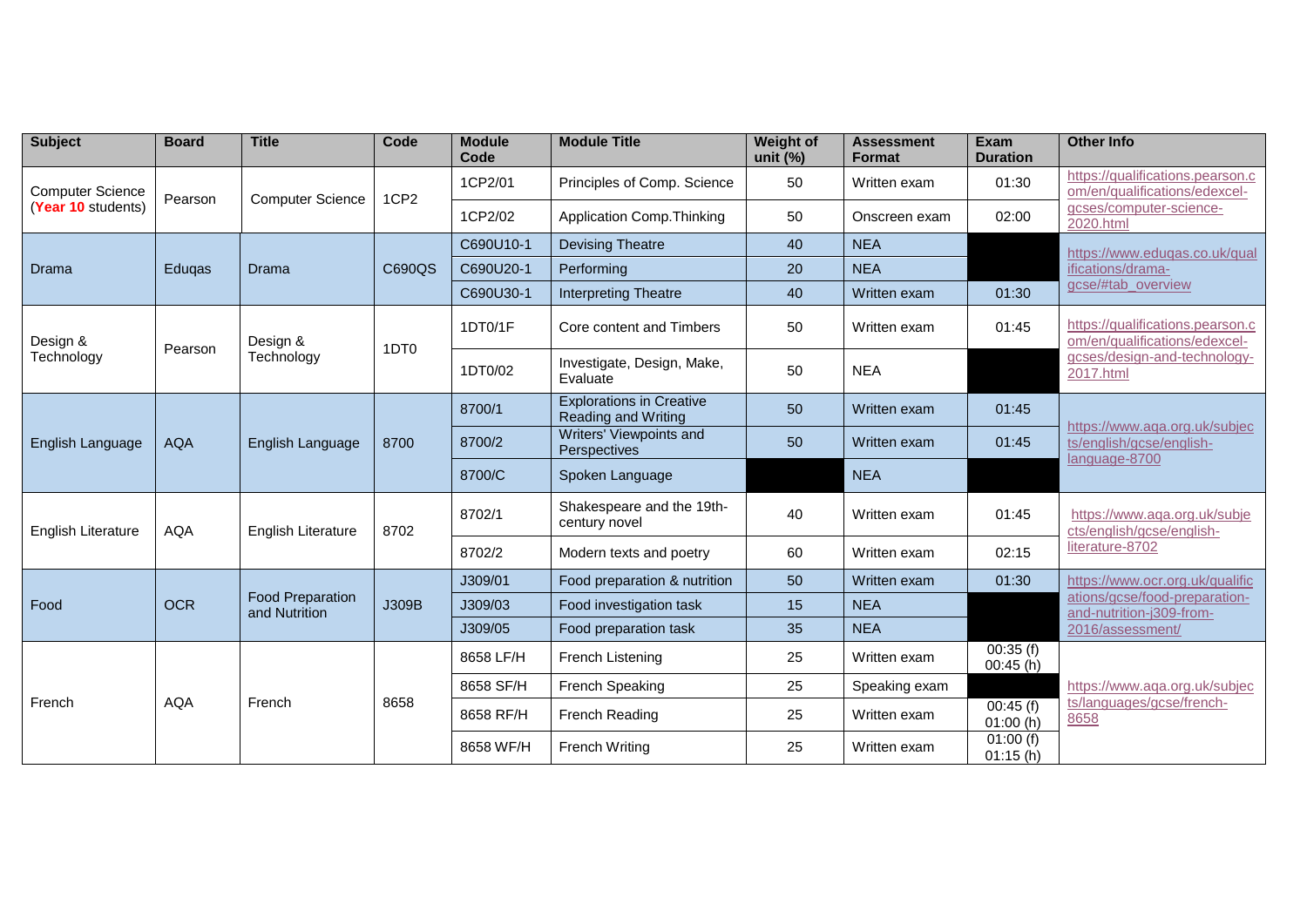| <b>Subject</b> | <b>Board</b> | <b>Title</b>         | Code                  | <b>Module</b><br>Code | <b>Module Title</b>                              | <b>Weight of</b><br>unit $(\%)$ | <b>Assessment</b><br><b>Format</b> | <b>Exam</b><br><b>Duration</b>     | <b>Other Info</b>                                                                                                               |
|----------------|--------------|----------------------|-----------------------|-----------------------|--------------------------------------------------|---------------------------------|------------------------------------|------------------------------------|---------------------------------------------------------------------------------------------------------------------------------|
| Geography      | <b>OCR</b>   | Geography B          | J384                  | J384/01               | <b>Our Natural World</b>                         | 35                              | Written exam                       | 01:15                              | https://www.ocr.org.uk/qualific<br>ations/gcse/geography-b-<br>geography-for-enquiring-<br>minds-j384-from-<br>2016/assessment/ |
|                |              |                      |                       | J384/02               | People and Society                               | 35                              | Written exam                       | 01:15                              |                                                                                                                                 |
|                |              |                      |                       | J384/03               | <b>Geographical Exploration</b>                  | 30                              | Written exam                       | 01:30                              |                                                                                                                                 |
|                |              | German               | 8668                  | 8668 LF/H             | German Listening                                 | 25                              | Written exam                       | $\overline{00:35}$ (f)<br>00:45(h) | https://www.aqa.org.uk/subjec<br>ts/languages/gcse/german-<br>8668                                                              |
|                | AQA          |                      |                       | 8668 SF/H             | German Speaking                                  | 25                              | Speaking exam                      |                                    |                                                                                                                                 |
| German         |              |                      |                       | 8668 RF/H             | German Reading                                   | 25                              | Written exam                       | 00:45(f)<br>01:00(h)               |                                                                                                                                 |
|                |              |                      |                       | 8668 WF/H             | <b>German Writing</b>                            | 25                              | Written exam                       | 01:00(f)<br>01:15(h)               |                                                                                                                                 |
| <b>History</b> | Pearson      | History              | $1HIO -$<br><b>BR</b> | 1HI0 10               | Crime & Punishment                               | 30                              | Written exam                       | 01:15                              | https://qualifications.pearson.c<br>om/en/qualifications/edexcel-<br>gcses/history-2016.html                                    |
|                |              |                      |                       | 1HI0 2R               | Superpower / Elizabethan                         | 40                              | Written exam                       | 01:45                              |                                                                                                                                 |
|                |              |                      |                       | 1HI0 31               | Weimar & Nazi Germany                            | 30                              | Written exam                       | 01:20                              |                                                                                                                                 |
|                | <b>AQA</b>   | <b>Mathematics</b>   | 8300                  | 8300 1F/H             | Paper 1 - Non-Calculator                         | 33.3                            | Written exam                       | 01:30                              | https://www.aqa.org.uk/subjec<br>ts/mathematics/gcse/mathem<br>atics-8300                                                       |
| Maths          |              |                      |                       | 8300 2F/H             | Paper 2 - Non-Calculator                         | 33.3                            | Written exam                       | 01:30                              |                                                                                                                                 |
|                |              |                      |                       | 8300 3F/H             | Paper 3 - Calculator                             | 33.3                            | Written exam                       | 01:30                              |                                                                                                                                 |
| Media          | Eduqas       | <b>Media Studies</b> | C680QS                | C680U10-1             | <b>Exploring the Media</b>                       | 40                              | Written exam                       | 01:30                              | https://www.eduqas.co.uk/qua<br>lifications/media-studies-<br>gcse/#tab_overview                                                |
|                |              |                      |                       | C680U20-1             | <b>Understanding Media Forms</b><br>and Products | 30                              | Written exam                       | 01:30                              |                                                                                                                                 |
|                |              |                      |                       | C680U30-1             | <b>Creating Media Products</b>                   | 30                              | <b>NEA</b>                         |                                    |                                                                                                                                 |
| Music          | Pearson      | Music                | 1MU0                  | 1MU0 01               | <b>Performing Music</b>                          | 30                              | <b>NEA</b>                         |                                    | https://qualifications.pearson.c                                                                                                |
|                |              |                      |                       | 1MU0 02               | Composing                                        | 30                              | <b>NEA</b>                         |                                    | om/en/qualifications/edexcel-                                                                                                   |
|                |              |                      |                       | 1MU0 03               | Appraising                                       | 40                              | Written exam                       | 01:45                              | gcses/music-2016.html                                                                                                           |